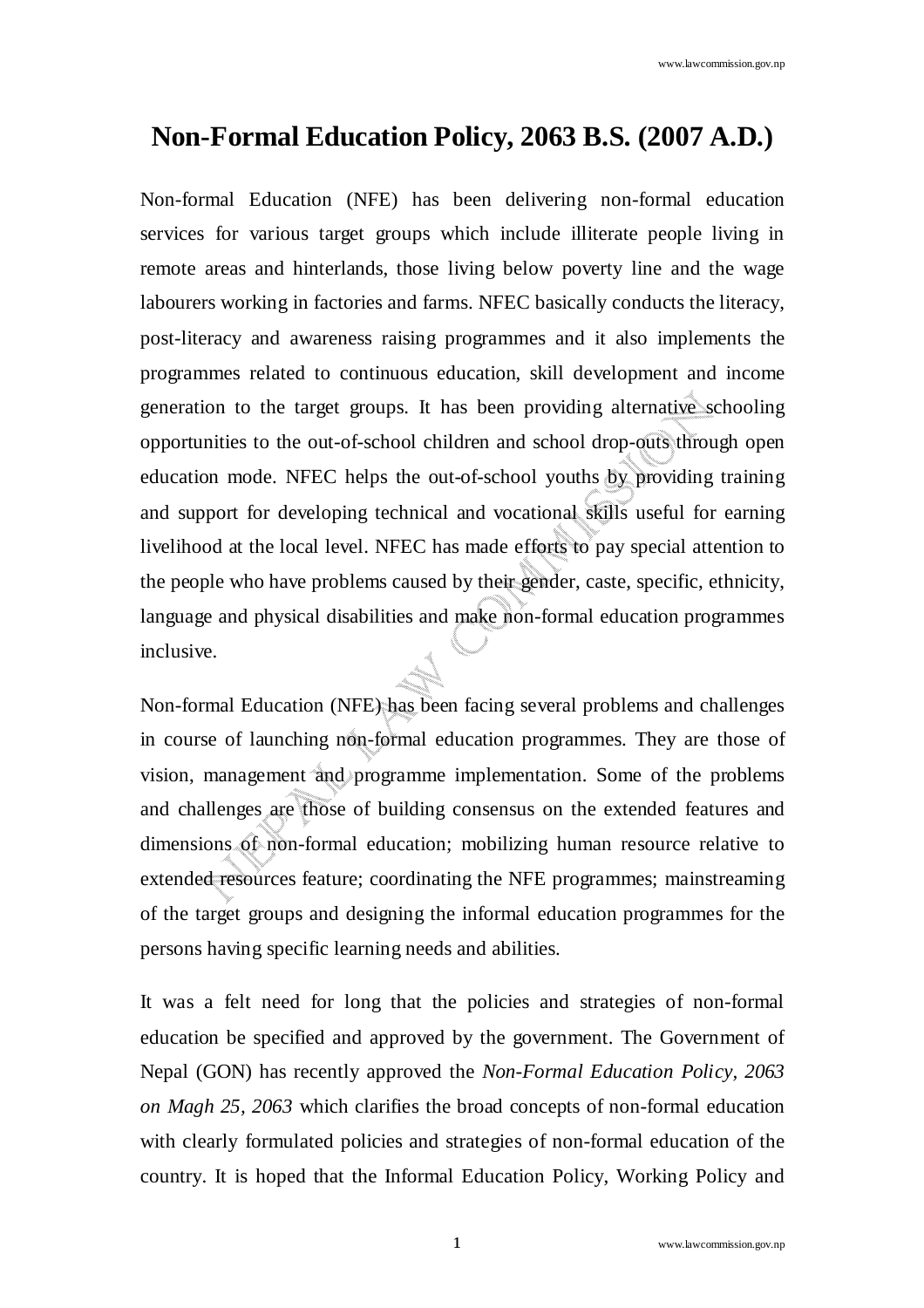strategies shall help as the guidelines for the concerned governmental as well as non-governmental agencies involved in conducting non- formal education programmes.

**1. Non-Formal Education shall be expanded to provide the academic and practical knowledge, skills and information to different age and levels of learners.**

The following policy actions shall be adopted for the implementation of the above policy:

- Adults, women and youths shall be made literate.
- Opportunity of vocational education shall be provided who are not able to go to alternative education.
- Provision of vocational education shall be made for those who are not able to obtain school education.
- Education equivalent to formal school shall be provided through open school system
- Continuing education opportunity shall be provided to people with different skill and education levels.
- Oral literacy campaign shall be launched for the purpose of awareness rising.
- Higher level equivalent education shall be provided through Open University.

### **Strategies**

In order to implement the aforesaid policies and policy actions, the following strategies shall be adopted:

• Village and municipality education plan shall be prepared on the basis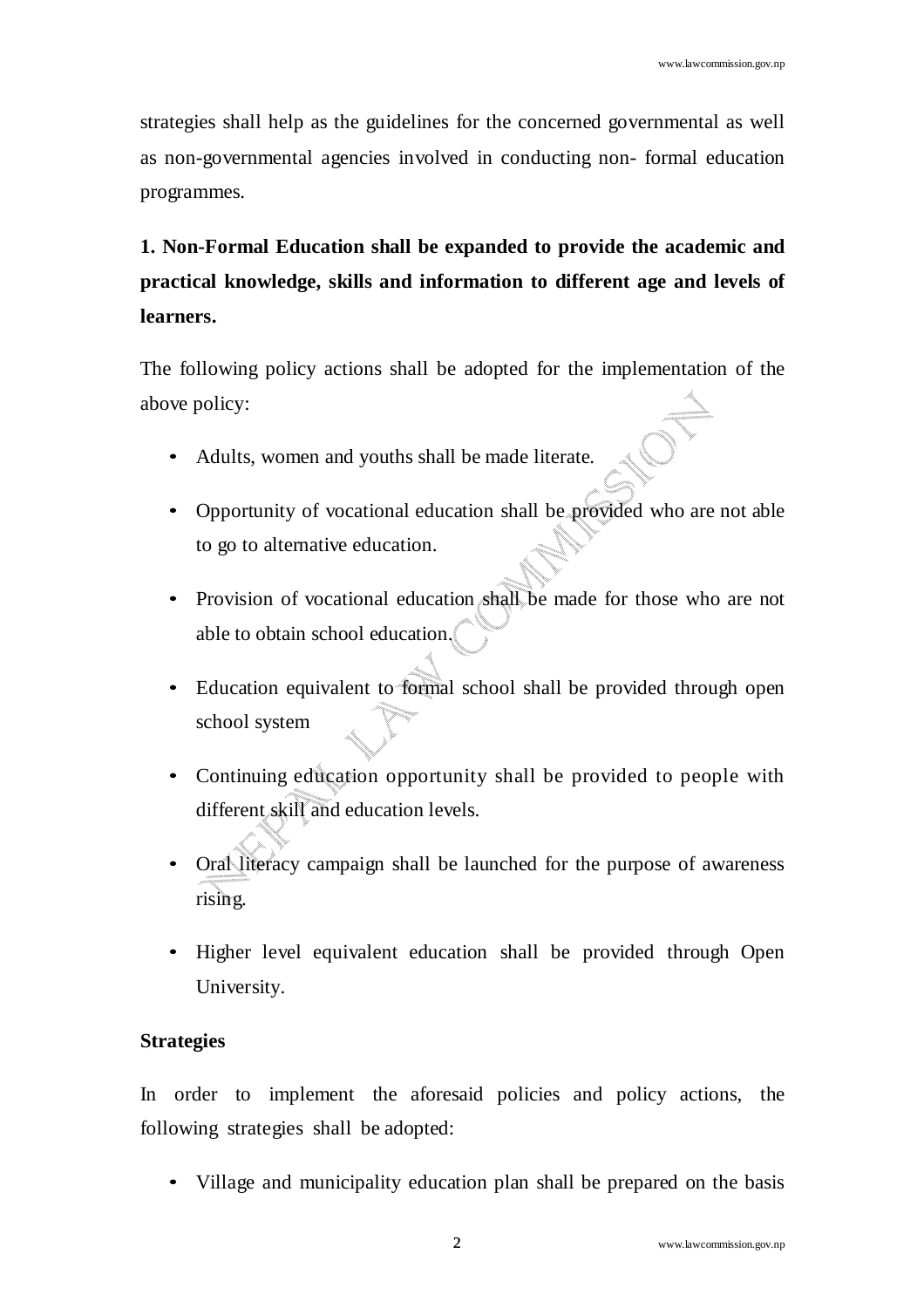of Non-Formal Education Management Information System (NFEMIS) and such plan shall be developed as a part of district periodic plan and district education plan.

- Educational institutes shall be encouraged to run open schools.
- Continuous education shall be arranged to people with different skills and ability levels through Non-governmental organizations, educational institutes, and Community Learning Centres (CLCs),
- Oral literacy programmes shall be conducted through discussion sessions and mobilization of various communication media.
- Post-literacy programmes shall be linked to income generation activities
- Livelihood developing skills shall be attached to both the contents and the pedagogy.
- Until a separate open university is established, the existing higher education institutes shall provide equivalent higher education.

**2. Non-formal education equivalent to Formal education shall be provided to those who are deprived of educational opportunity or who dropped out of education.** 

- Alternative schooling programme shall be made equivalent to primary level.
- Adult and women's literacy programme shall gradually be made equivalent to primary level
- Alternative school programme shall be gradually upgraded to grade 12 of the formal system and its equivalency shall be ensured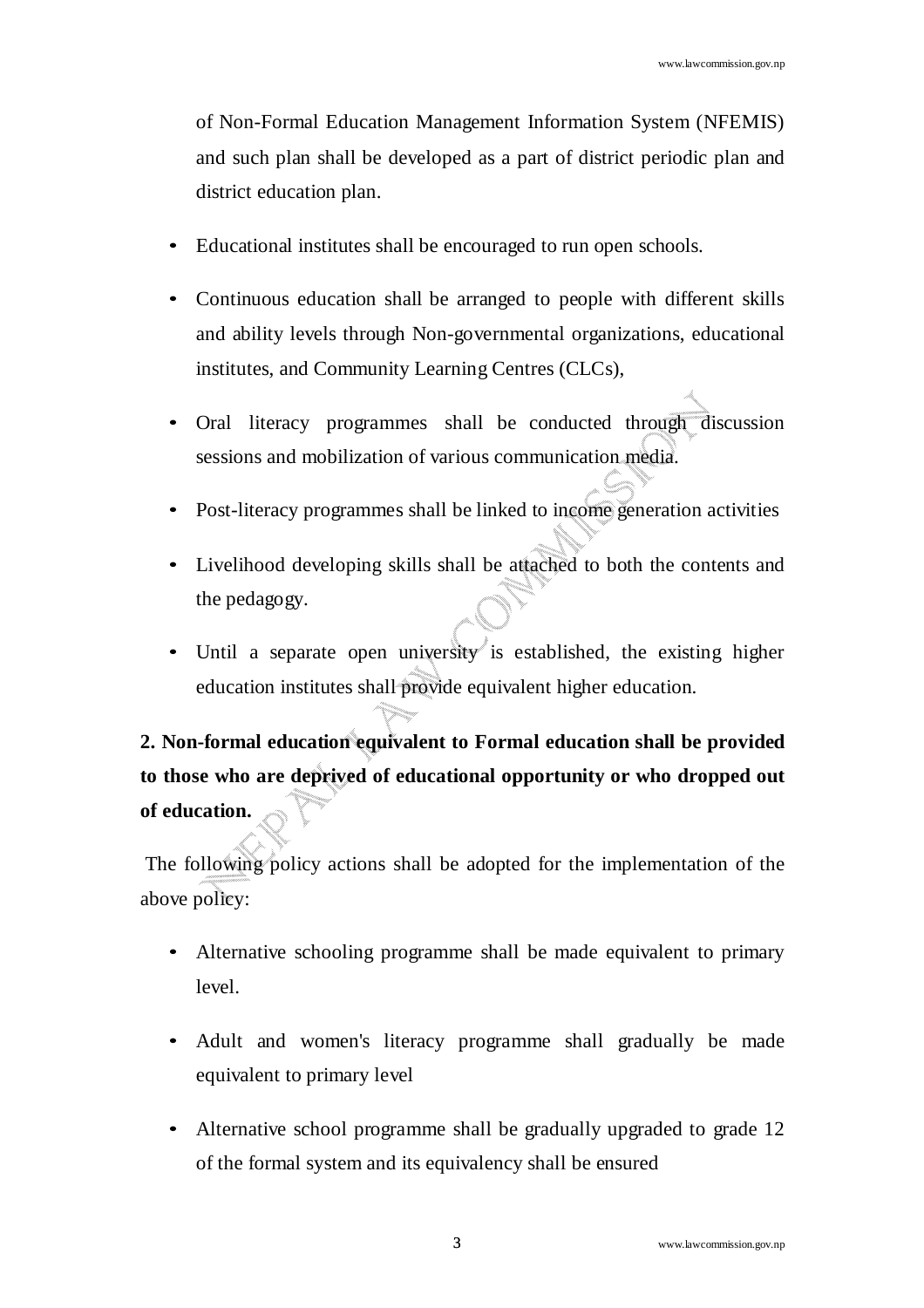- Lower secondary, secondary and higher secondary level education shall also be provided through open mode.
- The degrees obtained by Open University shall be made equivalent to the degrees of other universities.
- Occupational and vocational courses shall be developed as non-credit courses.
- The formal and non-formal education streams shall be made equivalent to each other with the support of condensed courses
- CLCs shall be expanded as a venue for different types of non-formal education programmes.

In order to implement the above policies and policy actions the following strategies shall be adopted:

- Appropriate NFE programmes shall be designed to suit the needs of children of various age groups, adolescents, and adult men and women.
- NFE curricula from primary to university level shall be synchronized with Formal Education (FE) curricula of the same levels.
- Condensed courses from primary to university levels shall be developed and implemented.
- A certified education institute shall assess, evaluate and provide equivalent certificate to the self learners on the basis of the learners' level of the study.
- Self learning materials shall be developed, implemented, publicized and disseminated.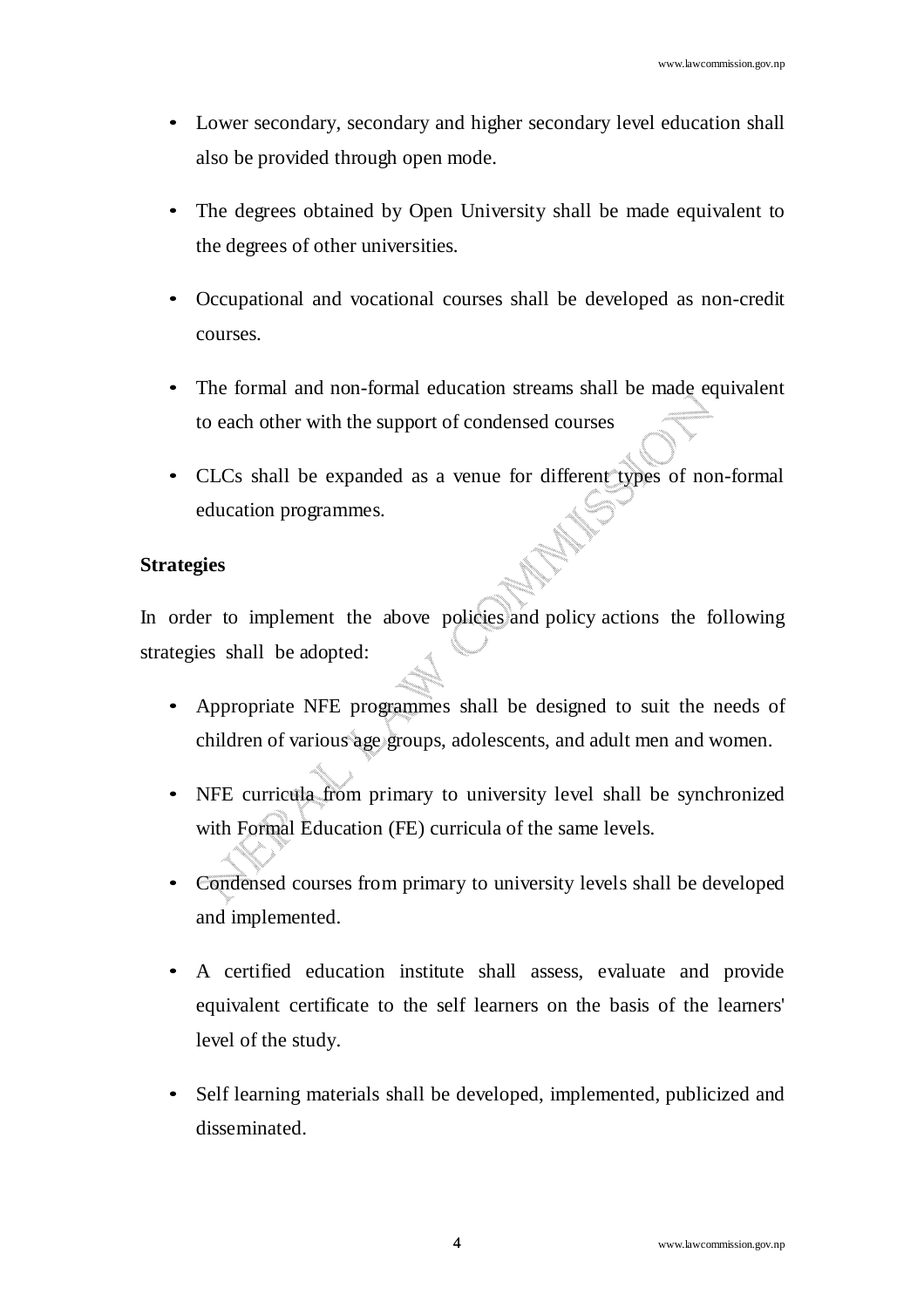### **3. Special provisions shall be made to increase access to education.**

- Need based intensive literacy programmes shall be implemented.
- Women shall be given priority in non-formal education
- Volunteers and aides shall be mobilized.
- Equivalent education programmes shall be executed through open school and Open University.
- Different agencies shall be given approval and support to run open school, and professional and vocational education institutes.
- Training materials to train volunteers and aides shall be developed.
- Livelihood development skill and occupational training shall be implemented
- Awareness programmes shall be conducted under the Oral Literacy Programme.
- Equivalent education shall be provided in formal education through nonformal education mode.
- Employers shall be encouraged to provide opportunities of non-formal education compulsorily to their employees based on their educational levels.
- Children, youths, *dalit,* women, religious groups, people of different castes and ethnicity and child labour living in the rural and interior urban areas shall be included in different types of non-formal education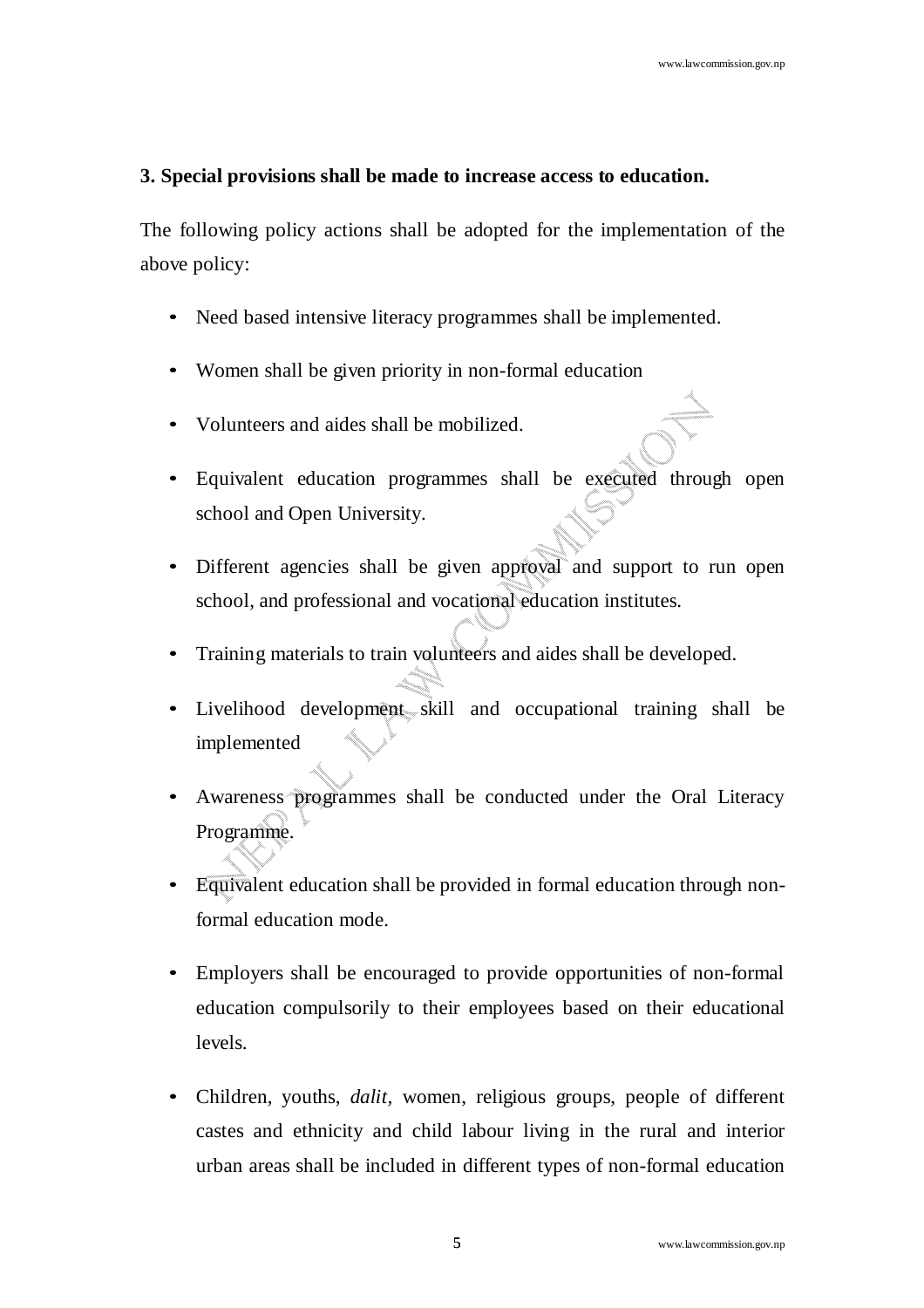according to their nature of works.

- All types of organizations, associations and mass media shall be mobilized for the promotion of non-formal education.
- Appropriate curriculum, teachers and facilitators shall be prepared in order to increase access to education for socially, economically and educationally disadvantaged community.
- Economically disadvantaged participants shall be made literate and attached to the income generation groups.

#### **Strategies**

In order to implement the above policies and policy actions the following strategies shall be adopted:

- Village and municipality education plan shall be prepared through social mobilization programme.
- The implementing agencies of non-formal education shall identify the target groups within the households and design programmes accordingly.
- Literacy programmes shall be organized for smaller groups.
- Volunteers shall be prepared and mobilized to serve people living in remote and sparsely populated areas.
- Adult and women's literacy, oral literacy programme, alternative school, open school and Open University shall be extended in the targeted areas.
- Short term packages and programmes shall be developed and implemented.
- Non-formal education programmes shall be run in the learners' convenient time.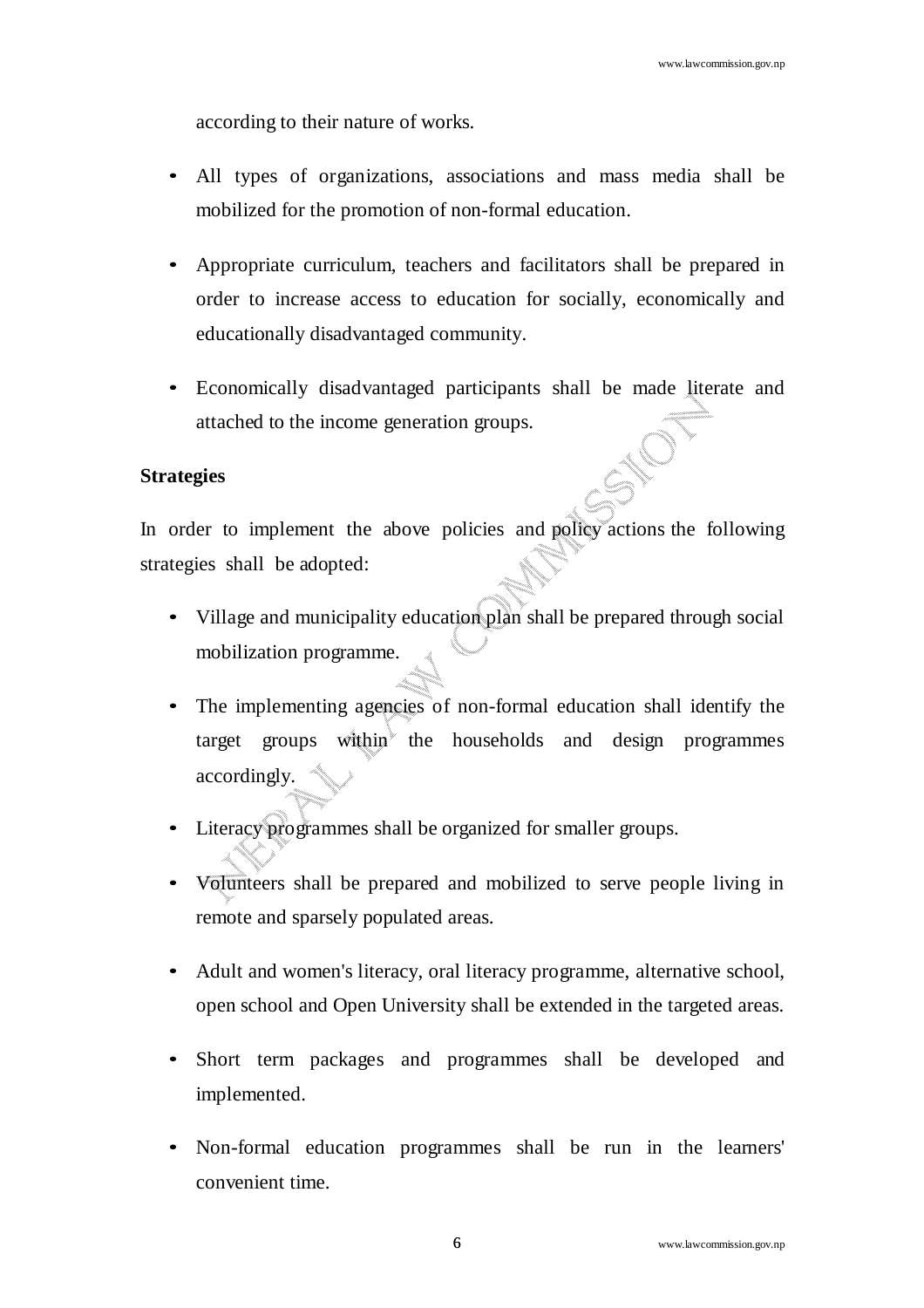- Non-formal education programmes shall be focused on the geographical areas with low level of literacy rate.
- Non-formal education shall target the class, castes and ethnic group with low level of literacy rate.
- Programmes shall target the children in special conditions such as conflict victims, child labors.

# **4. Development and distribution process of curriculum, textbooks and learning materials shall gradually be decentralized for making it localized.**

- All GOs, NGOs and private sectors involved in non-formal education shall develop, produce, and distribute the curriculum, textbooks and learning materials of literacy and primary level non-formal education programmes in coordination and partnership with the NFEC.
- The quality of the materials for the adult, women and children education, and alternative school programme shall be as per the standard set by NFEC.
- The standard of the curriculum, textbooks and learning materials of open school shall be as specified/determined by the concerned authority.
- Open University shall decide on the quality its college.
- Materials developed for NFE purpose should be appropriate when analyzed from gender, caste, ethnic and language perspectives. NFEC shall evaluate the appropriateness of such materials.
- Agencies and the NGOs associated with non-formal education shall be involved in the course of developing the framework of core curriculum and materials.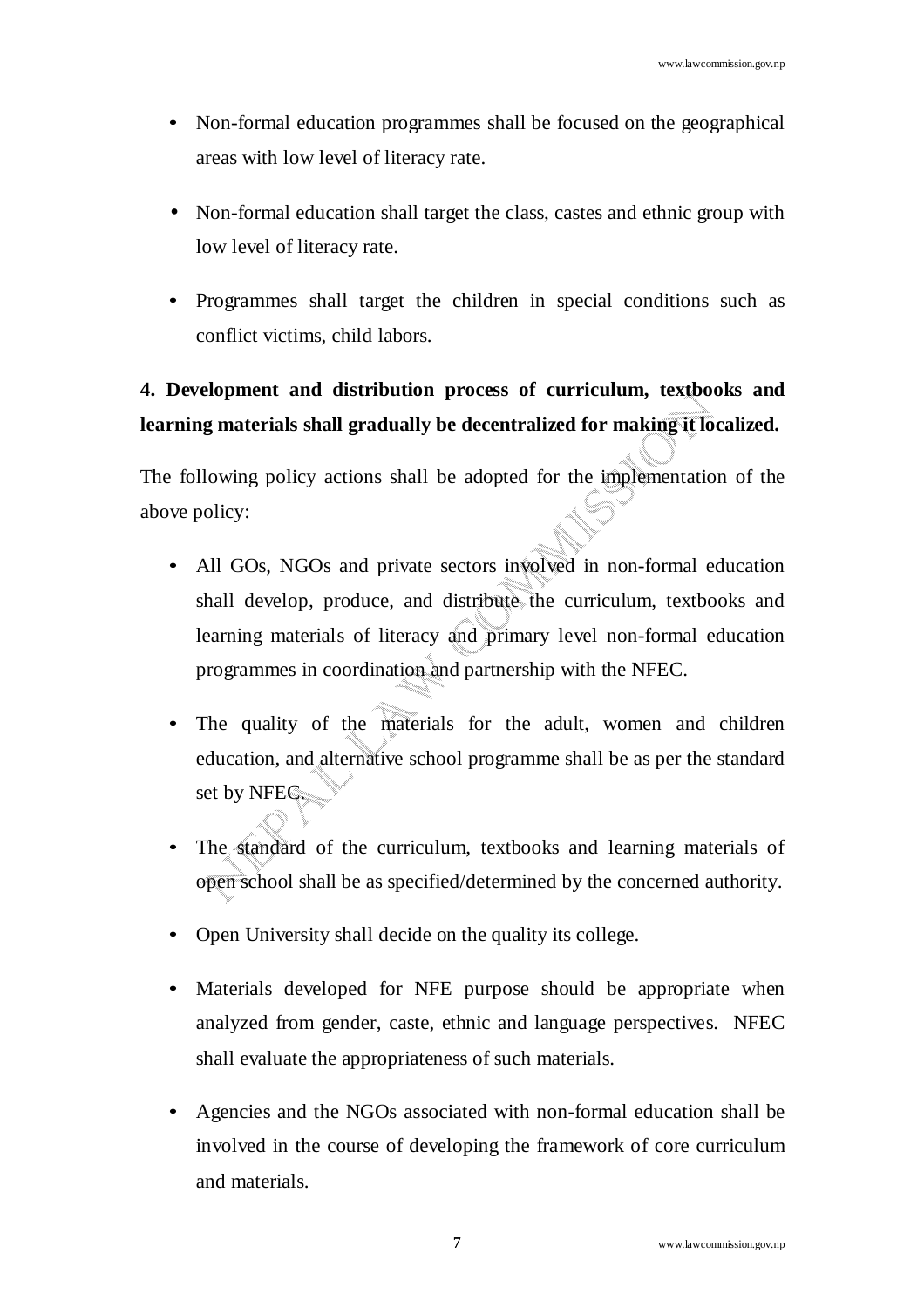• Information and Communication Technology (ICT) shall be utilized in the development, production, and distribution of the curriculum, textbooks and learning materials.

### **Strategies**

In order to implement the aforesaid policies and policy action the following strategies shall be adopted:

- NFEC shall identify and make a list of expected learning outcomes for basic and post literacy programmes and makes it available to all the agencies involved in the development of NFE curriculum, textbooks and learning materials.
- Development skills shall be included in the learning materials.
- NFEC shall update the expected learning outcomes in consultation with programme implementers, decision makers, material developers and donors.
- Individuals and organizations shall prepare necessary educational materials as per the updated list.
- For the purpose of equivalency the curriculum, learning materials, supplementary materials and support materials of alternative school, open school and Open University shall be prepared in conscience with the expected learning outcomes of NFE.
- NFEC shall develop, revise and update all types of condensed curriculum for the alternative school programmes implemented by the centre.
- Interested agencies shall be encouraged to develop and implement the condensed curriculum and textbooks.
- Organizations and individuals involved in NFE the with approval and support of concerned agencies shall develop, print and distribute the local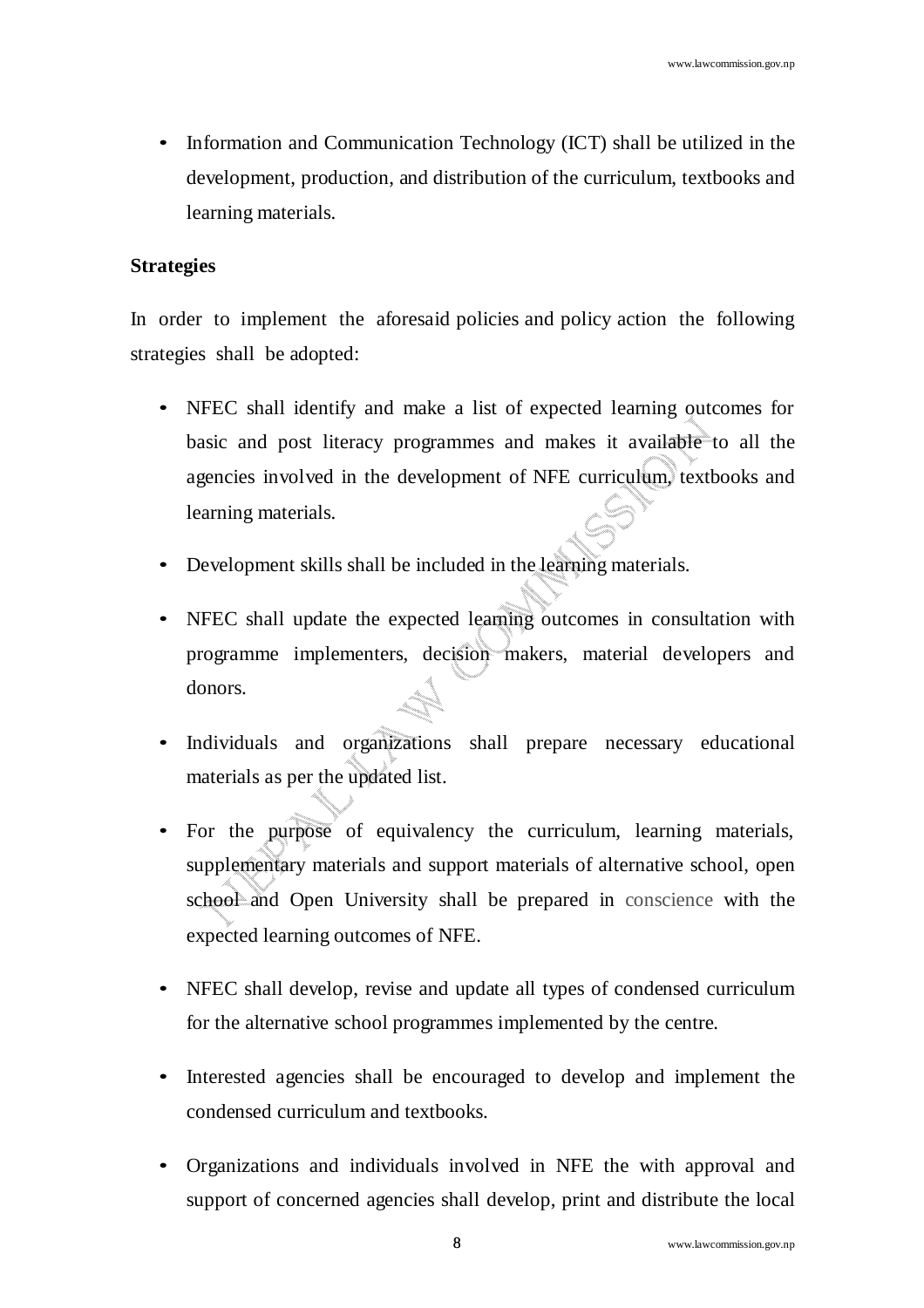curriculum, learning materials and support materials in different languages. Such organizations and individuals shall share the materials among themselves and implement them in their respective programmes.

- Learning outcomes and standard of such materials shall be determined by concerned agencies.
- The concerned authority should take care of whether the national curriculum, textbooks and other types of materials are available in the local market, these materials are updated, and they address gender, caste, ethnicity, religious, language, disability issues or not.
- The agencies involved in non-formal education shall provide learning materials free of cost for the economically disadvantaged and targeted population.

# **5. Community Learning Centres shall be developed as the centre of educational activities to ensure accessible, standard and equitable nonformal education for all.**

- CLCs, NGOs, local groups, schools, local bodies, and government agencies shall conduct programmes as on their own or in groups.
- Various developmental programmes including educational activities shall be conducted community to cater for the needs and demands of the community.
- Youths and adults related livelihood development skill programme shall be conducted.
- CLCs shall be mobilized for community development, increased production, cultural preservation, and continuous education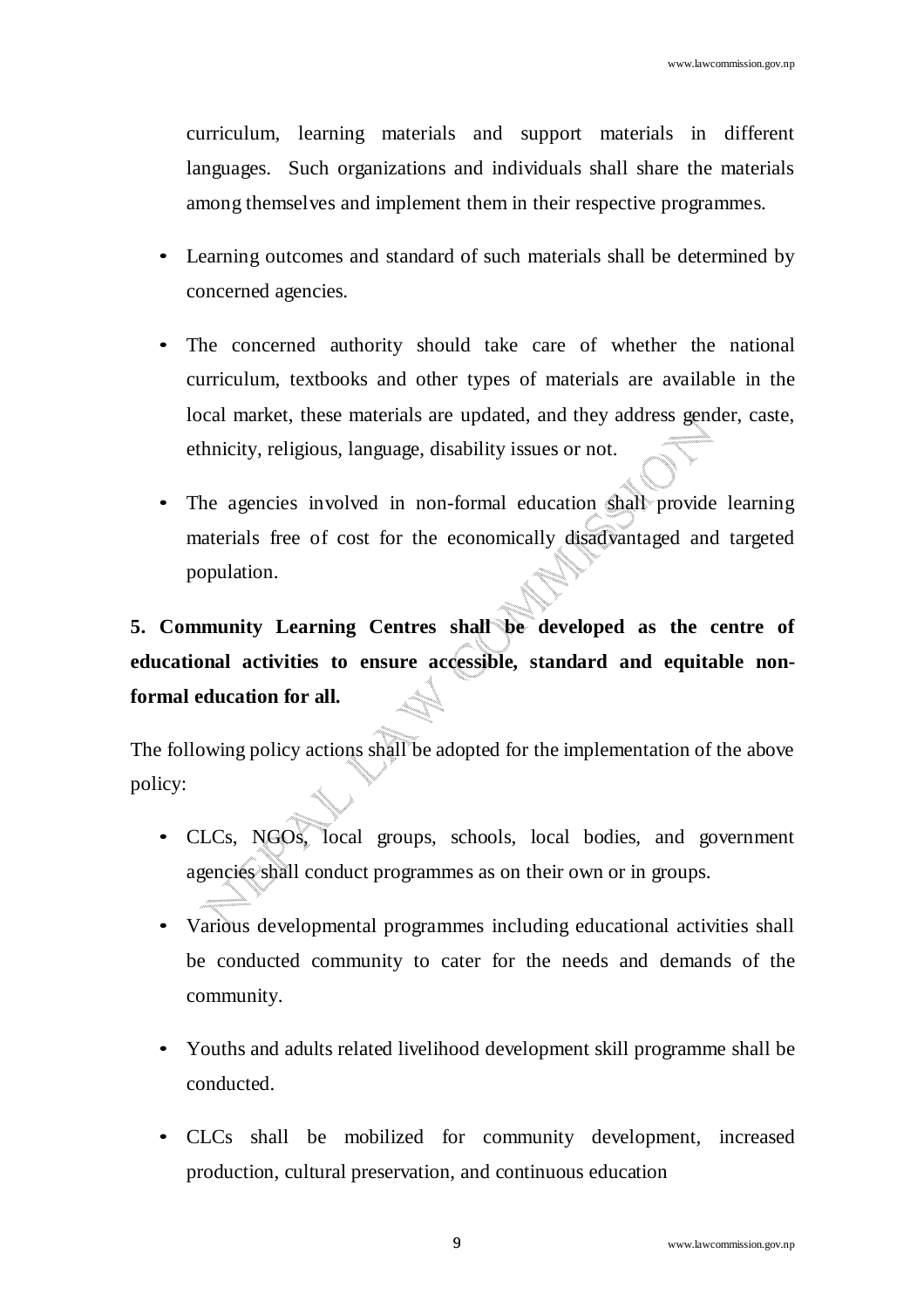In order to implement the aforesaid policies and policy actions the following strategies shall be adopted:

- Local bodies shall take care of the education of the targeted groups through the newly established CLCs.
- CLCs shall be developed as focal point for all forms of NFE extension activities.
- CLCs shall conduct literacy campaign by mobilizing both the individuals and groups of the community.
- CLCs shall operate child care centres for the organized women groups.
- CLCs shall conduct various development activities for the welfare of the community as per the need.

# **6. The implementation, monitoring, supervision and evaluation of NFE programmes shall be decentralized.**

- Supervision, monitoring and evaluation of NFE programmes shall be conducted by a single agency or by joint effort of GOs, NGOs and local agencies
- Participatory methods shall be applied in monitoring, supervision and evaluation of NFE activities
- The reports of monitoring, supervision and evaluation shall be presented in the post monitoring, supervision, and evaluation sessions for discussion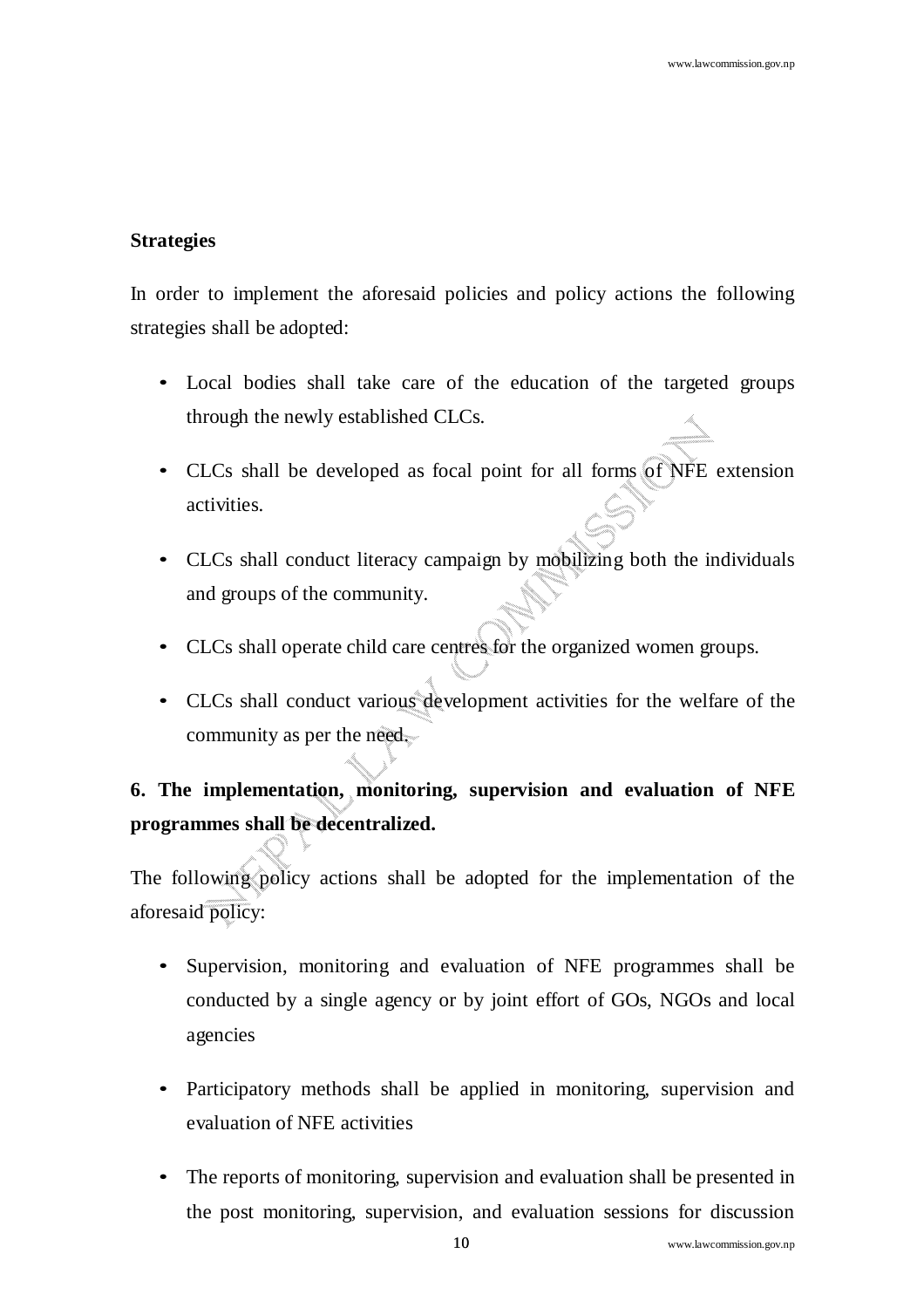and sharing of ideas for further actions.

### **Strategies**

In order to implement the aforesaid policies and policy actions the following strategies shall be adopted:

- In order to monitor the activities of agencies which are involved in informal education, the NFC shall supervise them and conduct group discussions and micro-research programmes from time to time.
- Agencies involved in NFE should provide assistance to the NFE Unit of the District Education Office in their monitoring and evaluation activities.
- Head teacher of the mother school shall supervise alternative school programmes under their respective schools
- Community mobilizers shall monitor and supervise child, adult, and women's literacy programmes in their catchments areas
- NFE supervisors shall forward their monitoring report to their concerned organizations and Village Development Committees/Municipalities.
- Authorized individual/group shall supervise the open school programmes conducted by other agencies.
- Agencies involved in NFE shall appoint supervisors to supervise their NFE activities.
- Supervisors' academic qualification shall be as decided by the concerned authority.
- Facilitator shall develop and maintain individual profile to assess NFE learners' progress.
- District level agencies shall bear the responsibilities as stated in the Nepal Local Self-Governance Act, 2055.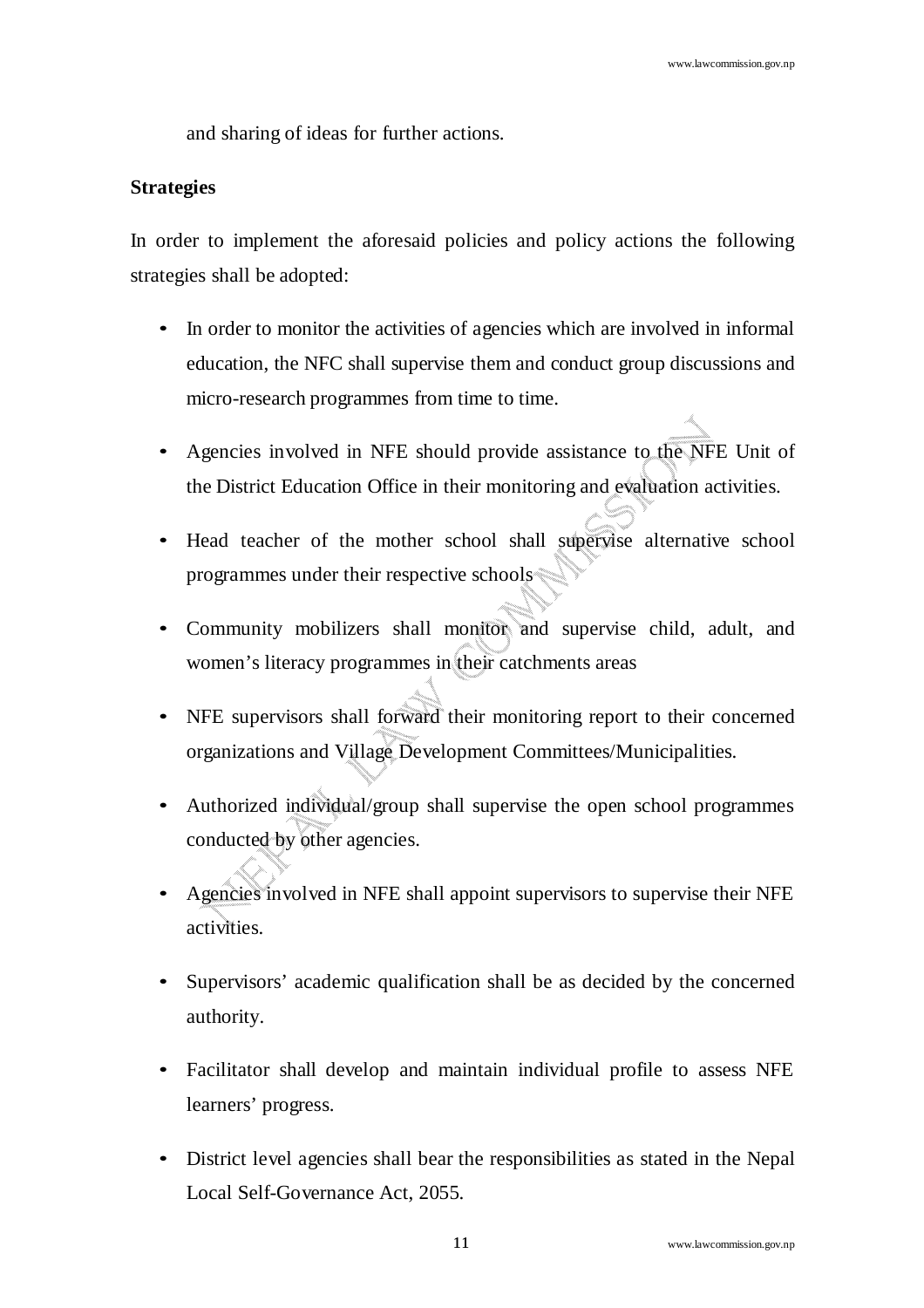# **7. Networking and coordination and partnership shall be maintained with the agencies involved in NFE for resource generation and mobilization.**

The following policy actions shall be adopted for the implementation of the above policy:

- NFEC shall work as the central authority for collaborative undertaking, networking, and coordination.
- NGOs/INGOs shall equip Agencies involved in NFE with human, financial and physical resources.
- NFEC shall coordinate with other ministries to reduce duplication in preparing reading materials and content in accordance with the guidance of Non-Formal Education Council.
- Through NFE Council, efforts shall be made to coordinate with United Nations agencies, INGOs and other donor agencies in achieving the goals of set forth in 'Education For All' programme.
- VDC/Municipalities may mobilize national and international resources for the operation of non-formal education programmes
- Open school and Open University shall adopt the policy of maintaining partnership in sharing their human, financial, and physical resources.
- There shall be functional coordination and partnership at the field level to reduce the duplication in the programmes.

### **Strategies**

In order to implement the aforesaid policies and policy actions the following strategies shall be adopted:

• Partnership shall be established with agencies and individuals involved in NFE to share the human resources.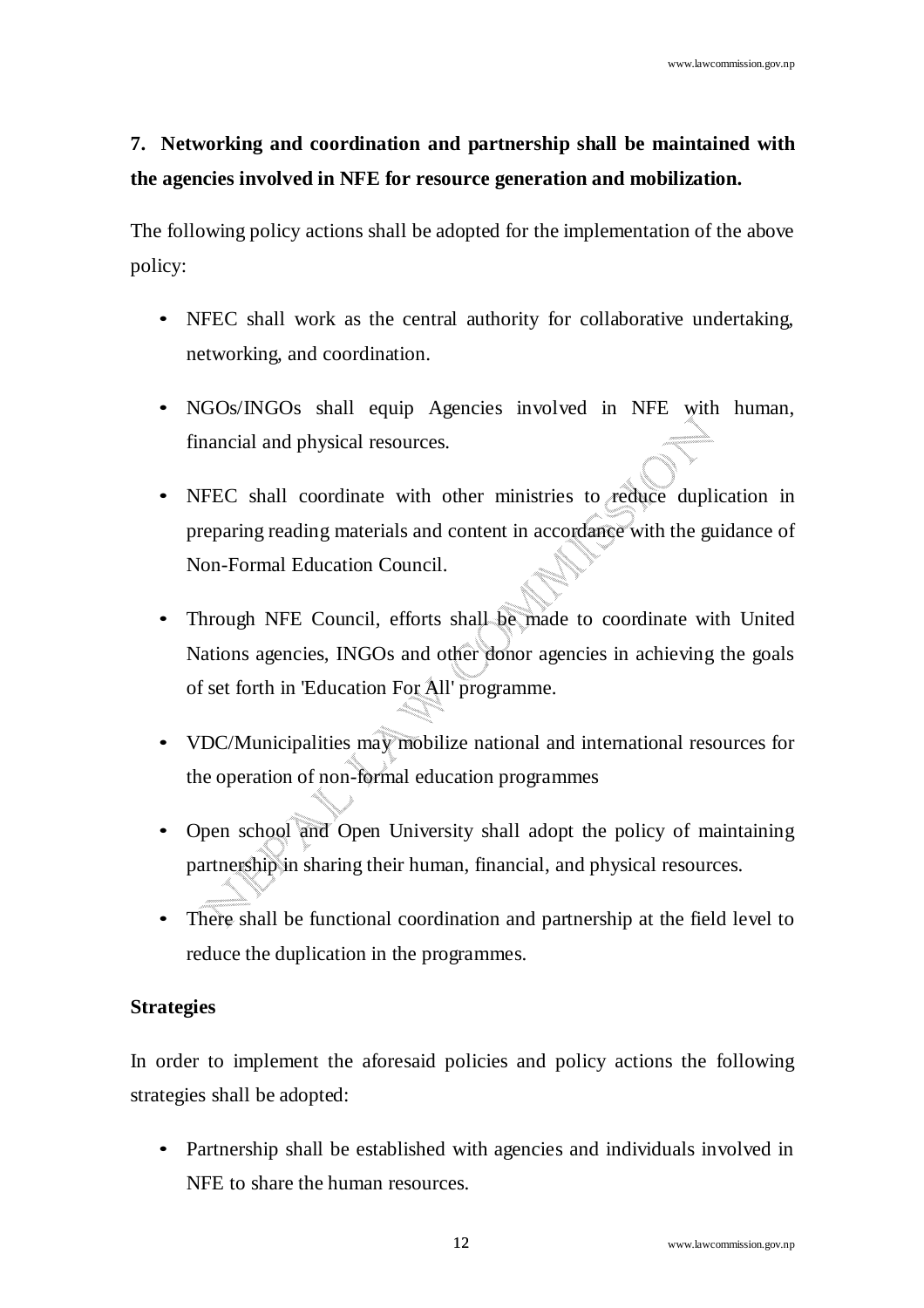- Partnership among NFEC and other partners of the programmes involved in NFE shall be adopted to utilize the available local resources.
- The NFE Unit of District Education Office shall compulsorily maintain a roaster of the associations or organizations conducting NFE programmes in district.
- Shared programmes between and among Agencies involved in NFE in different fields of activities including research and innovations shall be undertaken.
- NFEC, in cooperation with national and international agencies, shall upgrade and update the ability of NFE personnel
- To exchange financial as well as physical resources at different levels of agencies involved in NFE.
- DEO shall establish functional coordination with Social Committee of DDC, and the District NFE Coordination Committee with NFE Unit of DEOs.
- Chairperson of the Social Committee shall be the member of District Non-Formal Education Committee.
- District NFE Committee shall monitor and evaluate all the NFE programmes of the districts.
- NFE organizing NGOs shall compulsorily share their experiences, expertise and concerns with District Non-Formal Education Committee through District NGO's Association
- District Non-Formal Education Committees and NFE Councils shall be strengthened with resources.
- In partnership with mass media, NFEC shall make newspapers and magazines available to all CLCs.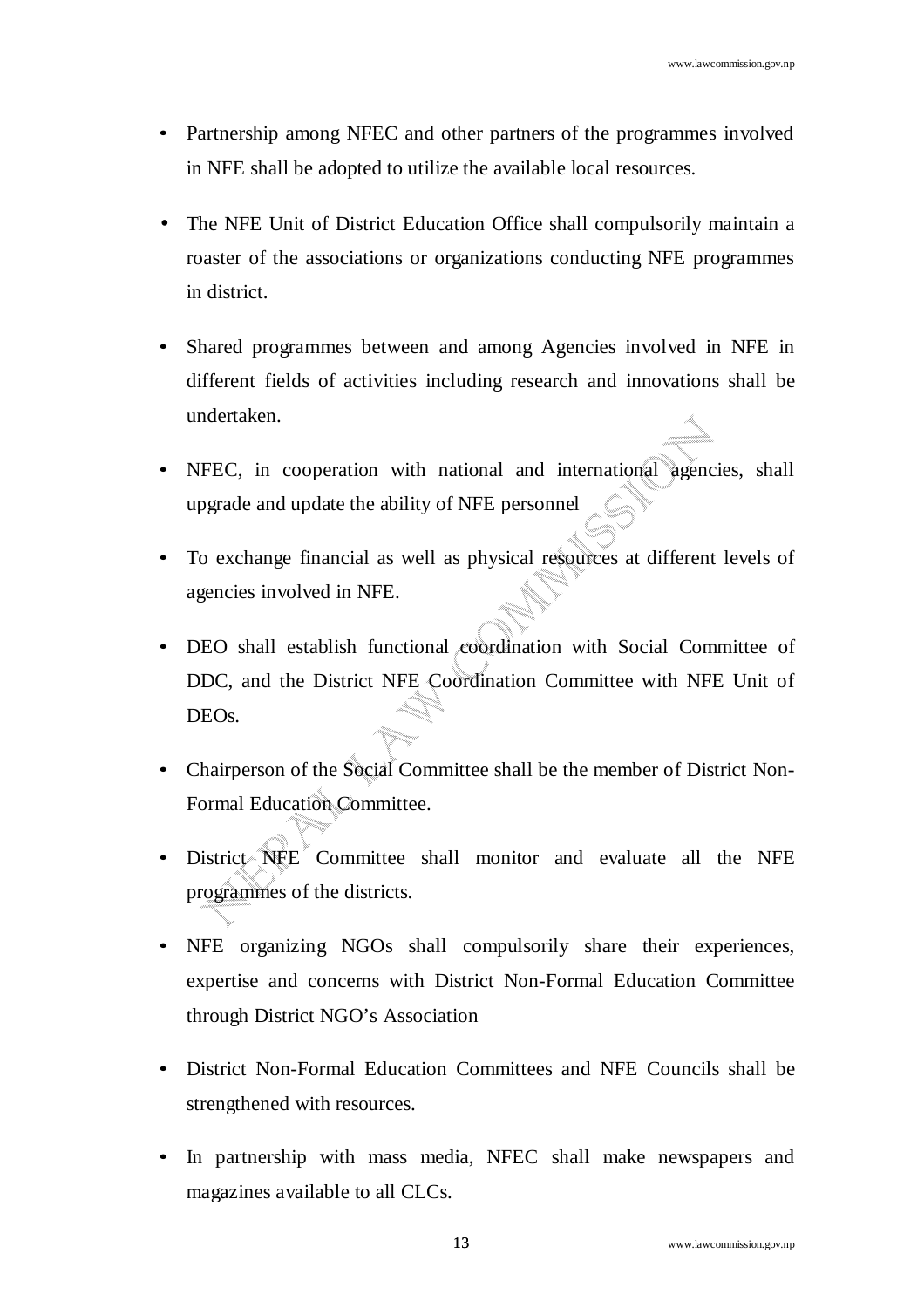- NFEC shall collaborate with mass media to publicize NFE programmes.
- A system shall be created to exchange human, physical, and financial resources at national and local level.
- Social Welfare Council or Ministry of Education and Sports shall liaison for the mobilization of international resources.

## **8. Inclusive education policy shall be adopted to ensure access, quality and co-existence**

- Special educational and pedagogical measures shall be adopted to eliminate caste, ethnicity, gender, language, and disability related discriminations.
- Special arrangement shall be made to ensure access to quality education to the children with various disabilities.
- Special arrangements shall be made to ensure access to the quality education to the armed conflict affected children and adults.
- Special arrangements shall be made to ensure access to the quality education to the child labourers.
- Women and people having required minimum qualification and multilingual skills and those from disadvantaged community shall be appointed as the facilitators, supervisors, and resource persons for nonformal education programmes.
- The groups and community members shall be given power to make decision on the choice of the language of instruction and transfer approach shall be followed as it requires.
- Language co-existence approach shall be followed and learners shall be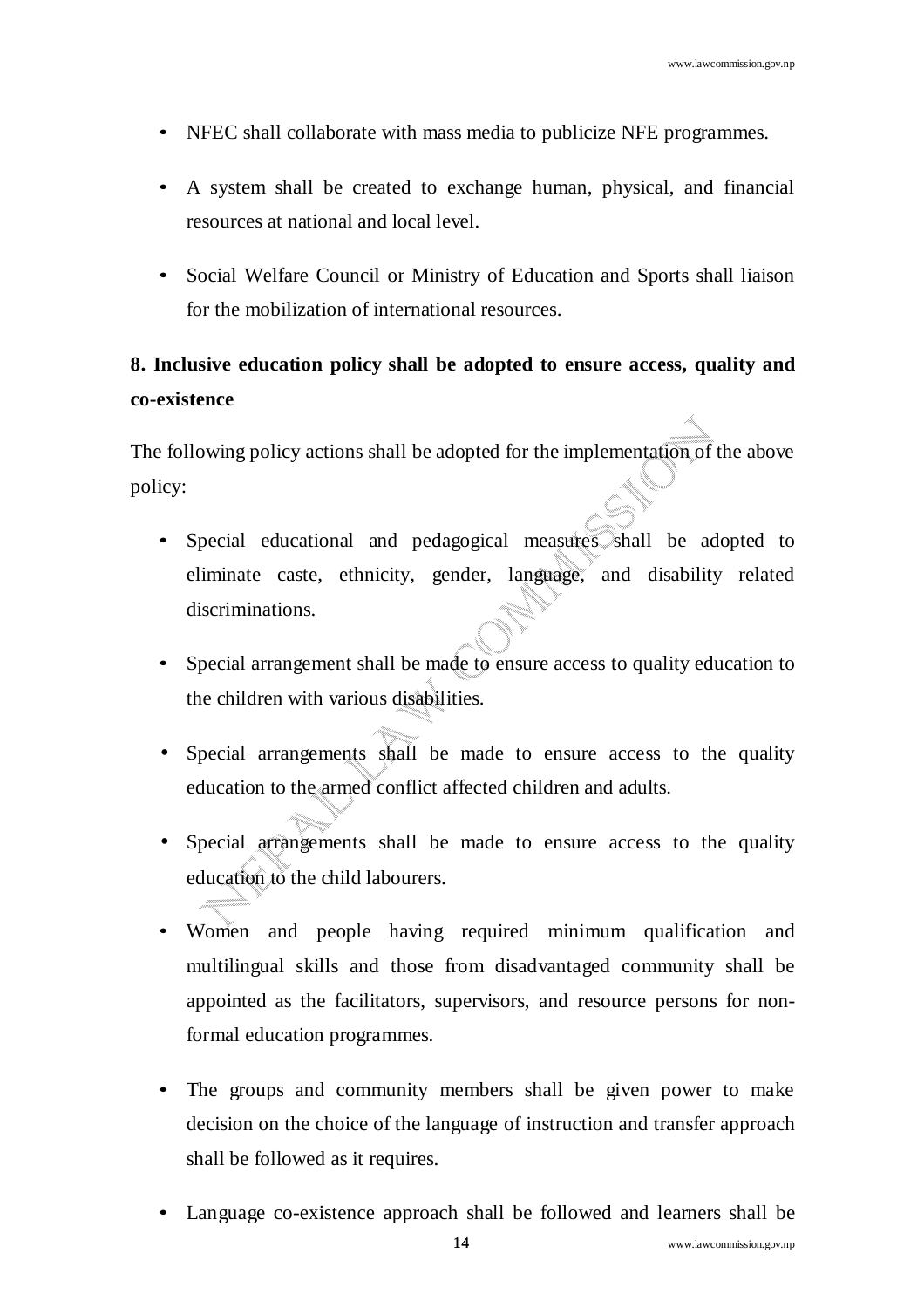encouraged for multicultural learning

- Literacy materials shall be developed in different mother tongues.
- Access to NFE shall be extended through the medium of Information and Communication Technology (ICT) shall be extended
- Agencies run by the disadvantaged communities shall be given priority to conduct non-formal education programmes

### **Strategies**

In order to implement the aforesaid policies and policy actions the following strategies shall be adopted:

- Trainers, facilitators, teachers, supervisors, and community mobilizers shall be trained in the methods of inclusive education.
- Trainers, facilitators, teachers, supervisors, and community mobilizers shall be given orientation about various ways of addressing the common and special problems and needs of the people from different castes, special caste (*dalits,* ethnic minorities, and those becoming extinct), women, linguistic communities, people with disability, child labour and armed conflict affected children.
- The Agencies involved in non-formal education shall disseminate the trainers, facilitators, teachers, supervisors, and community mobilizers about the local languages and common issues and problems of special groups.
- Facilitators and teachers shall be provided with the print materials developed in various local languages.
- Glossaries shall be included in the end of the text to facilitate the learning of different language groups.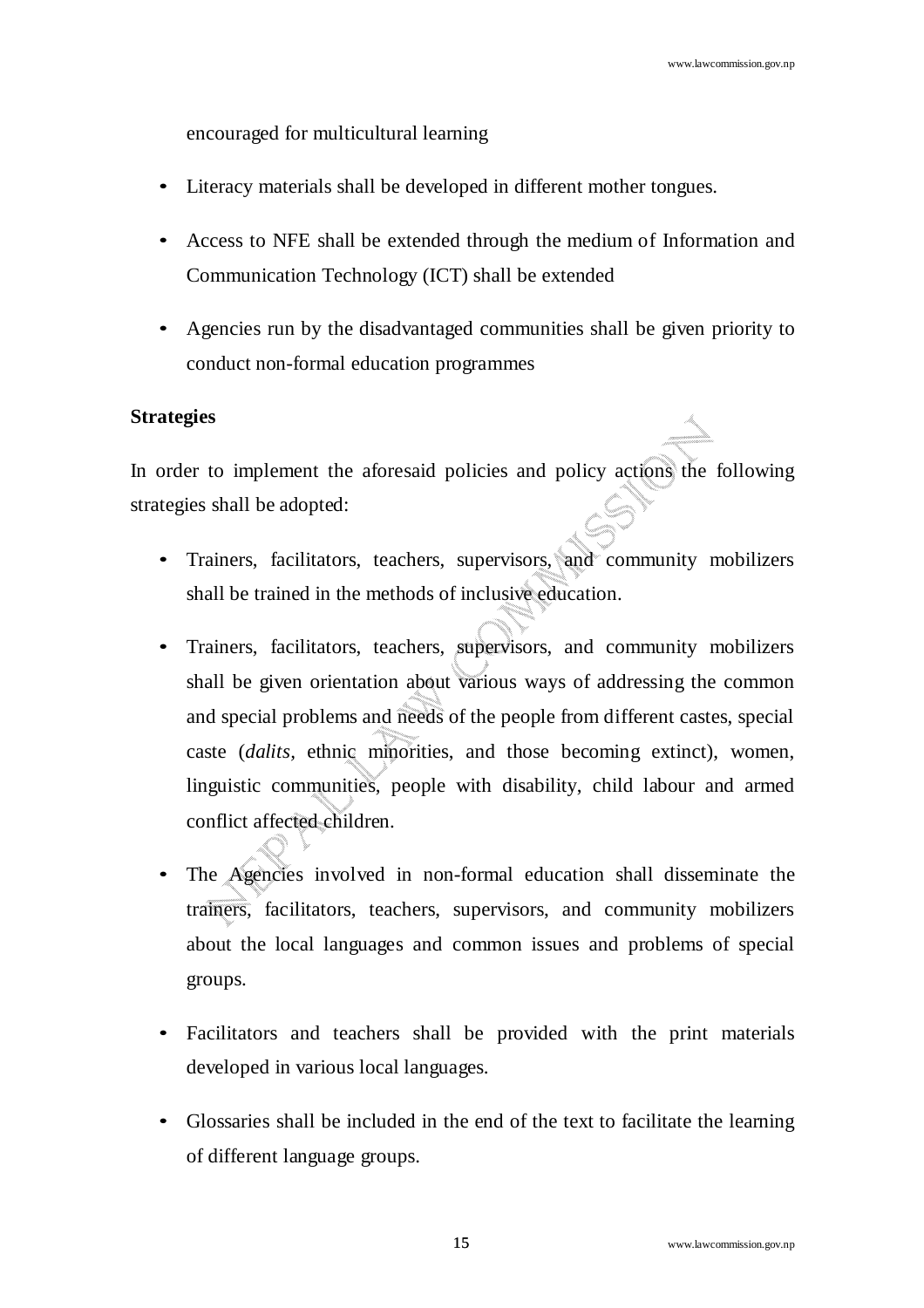# **9. Common database shall be developed and shared among the agencies involved in NFE programmes.**

The following policy actions shall be adopted for the implementation of the above policy:

- NFE target area shall be identified by analyzing the data available at the centre, district, and local levels.
- Local bodies shall conduct survey and create the Non-Formal Education Management System (NFEMIS) and update the available data at the VDC and municipality levels.
- DEO's NFE Unit shall incorporate the information of child labour, out-of school children, illiterate males and females, *Dalits*, ethnic groups, and religious groups in its NFEMIS
- Arrangements shall be made to use common data base by all Agencies involved in NFE
- NFEC shall facilitate the process of creation and maintenance of district and central level NFE data base
- NFEC shall work together with Central Bureau of Statistics to ensure authentic data relating to literacy through national census.
- Organizations formed and operated by the people of disadvantaged community shall be given priority to conduct NFE programmes.
- While preparing database –disaggregate data shall be prepared.

### **Strategies**

In order to implement the aforesaid policies and policy actions the following strategies shall be adopted:

• The data collected and updated by the VDC education plan and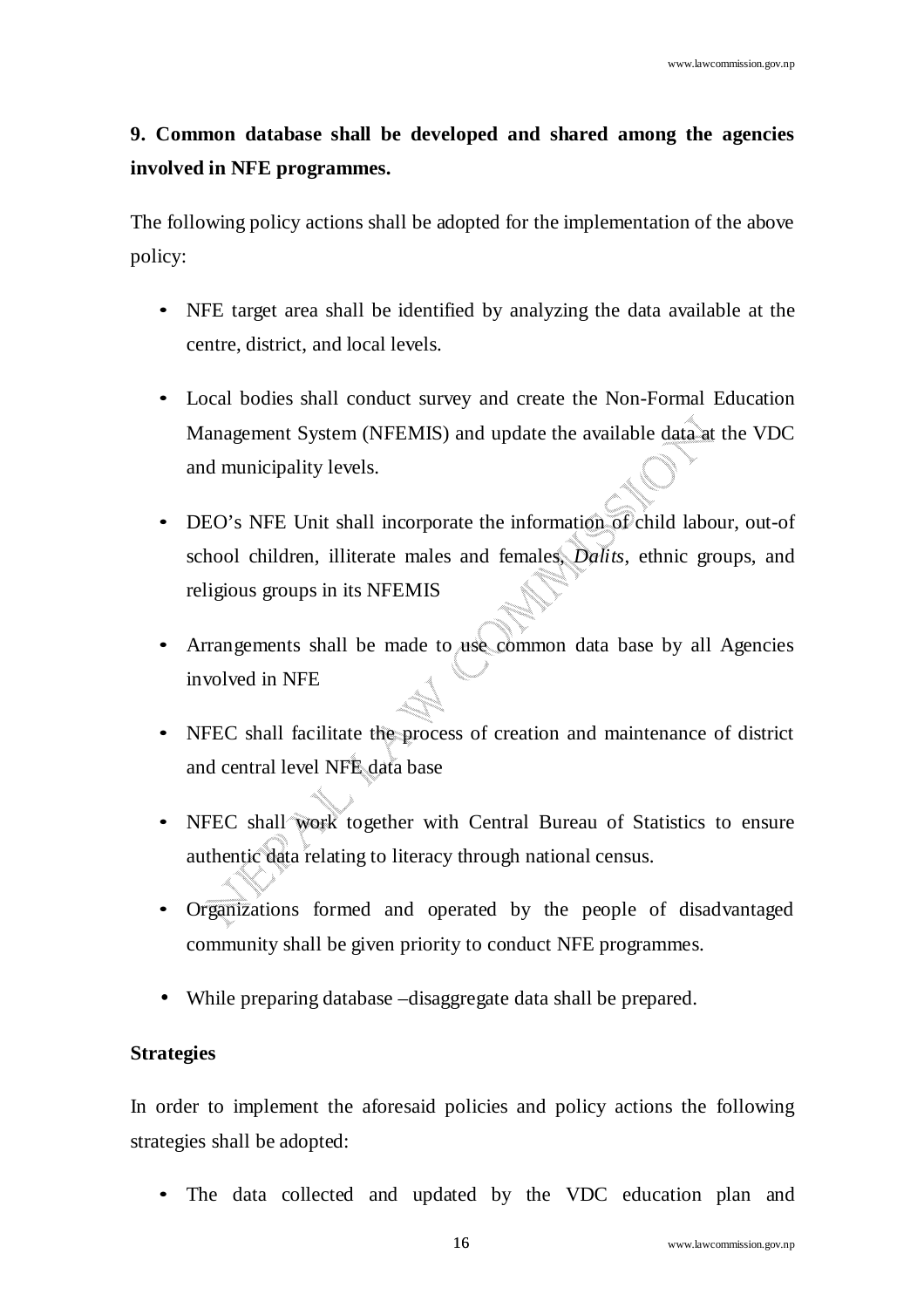municipality education plan shall be utilized for the operation of NFE programmes.

- The essence of district level data shall be maintained in the District Education Office.
- NFEC shall compile the essence of national level and district wise NFE data.
- Agencies involved in NFE shall incorporate all programmes related data in the common database.
- Agencies involved in NFE shall maintain and update their data related to internal efficiency and human, financial and material resource.
- The available data shall have to be disaggregated in the line of gender, caste, ethnicity, language groups, religious alignment, and disability types
- Roster of the experts related to literacy, open school, Open University, NFE organizers, facilitators, teachers, trainers, resource persons, and supervisors shall be created and updated.
- Data shall be collected from three sources viz., NFEC's form, Agencies involved in NFE' form, and evaluation forms.
- NFE data base shall be made public through webpage and email access.
- Agencies involved in NFE shall document and publicize their good practices for shared learning.

# **10. Training, research, self monitoring and innovation shall be included in NFE programmes to build the capacity of the human resources involved in the NFE programmes.**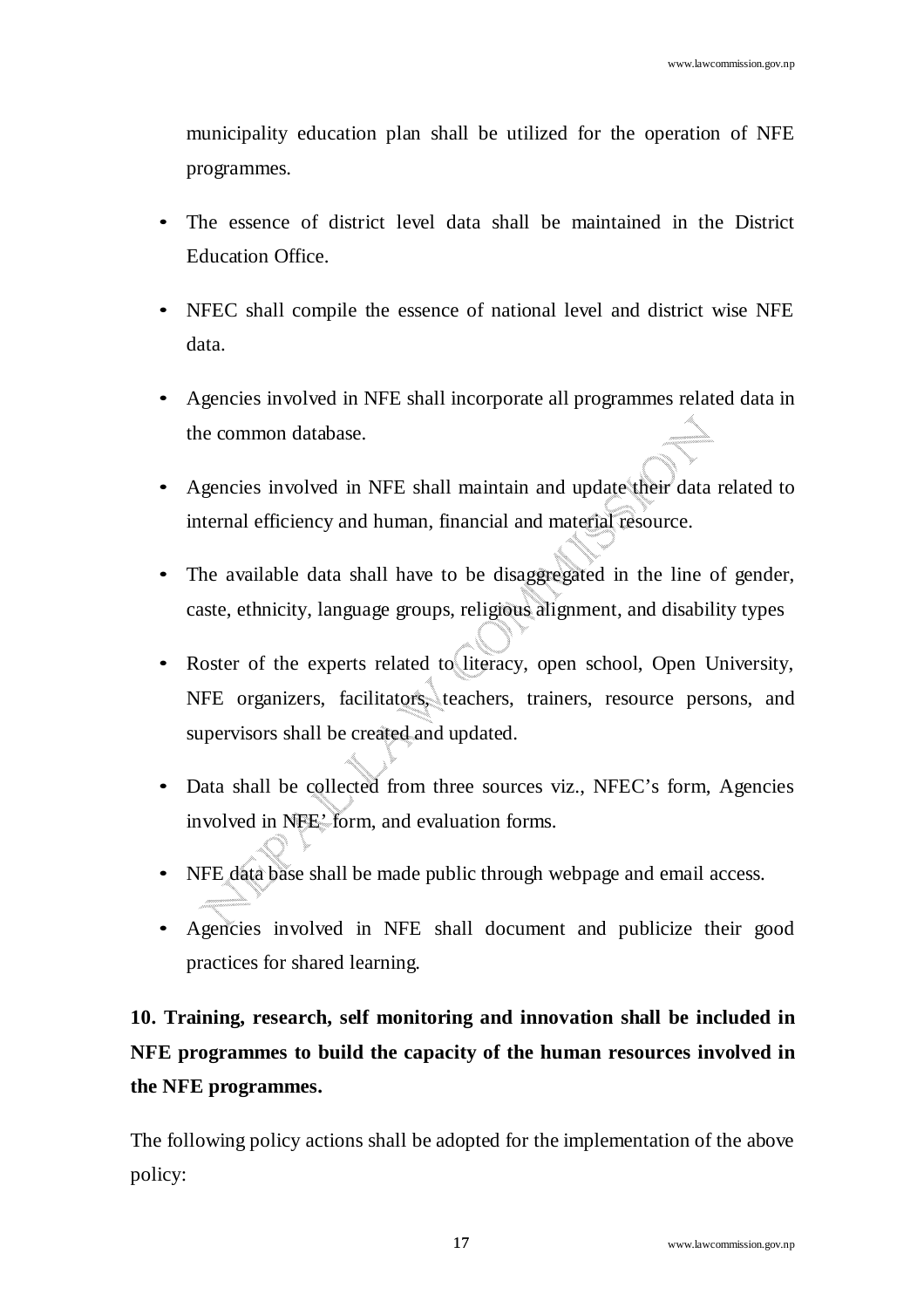- Research and innovations shall be tied up with all forms of NFE programmes.
- NFEC and its partner agencies shall compulsorily include the programmes of research and innovations in their programmes.

In order to implement the aforesaid policies and policy actions, the following strategies shall be adopted:

- Research and innovation shall be tied up with all levels of NFE programmes.
- Research and innovations shall be included in the jurisdictions of NFE facilitators, community mobilizers, and teachers.
- Policy, Strategies, programme, curriculum, curricular material, and training shall be revised and updated by following the findings of the NFE research and innovations.

# **11. Government and non-government organizations and private agencies shall be mobilized to meet the targets of 'Education for all.'**

The following policy actions shall be adopted for the implementation of the above policy:

- The means and resources shall be shared among the agencies involved in the NFE programmes.
- The agencies involved in NFE shall promote collaborative undertakings to conduct various porgrammes.

### **Strategies**

In order to implement the aforesaid policies and policy actions the following strategies shall be adopted: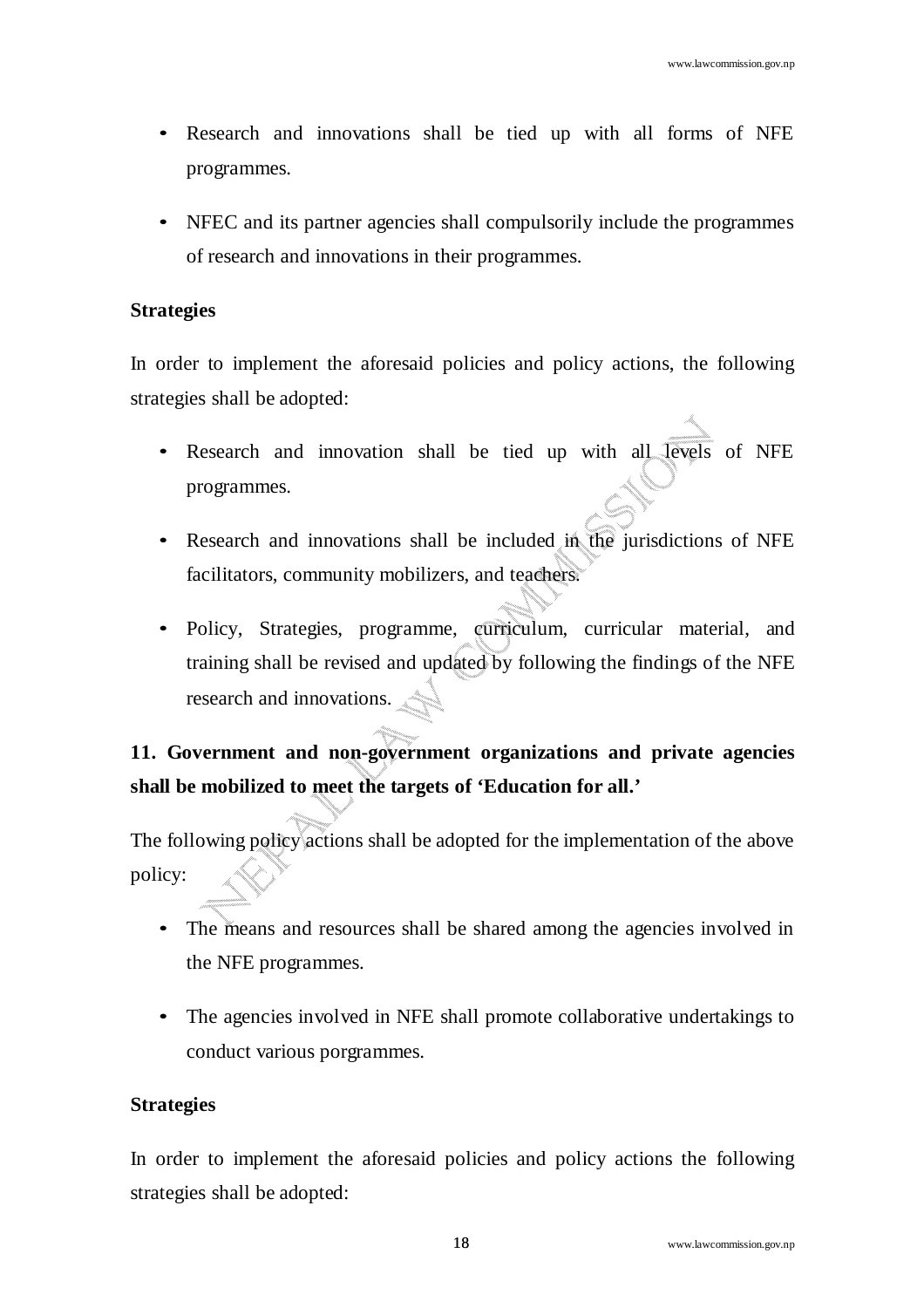- NFE programmes shall be conducted by sharing human, materials, and financial resources available in the private sectors.
- Trade Unions shall initiate need based NFE programmes to their employees and send the data to District Education Office and NFEC.

## **12. The financial management of non-formal education shall be made compatible with the economic condition and policy of the government.**

The following policy action shall be adopted for the implementation of the above policy:

• NFEC and Agencies involved in NFE shall set their financial policies in line with the economic policies of the government.

### **Strategies**

In order to implement the aforesaid policies and policy actions the following strategies shall be adopted:

- Local bodies shall be given block grants to conduct NFE programmes envisaged in their education plans. Arrangements shall be made to exempt the grant from freezing.
- Local bodies shall be entrusted authorities to use the block grants in their jurisdictions.
- Operating cost shall be provided to the mother schools for the supervision and monitoring of the alternative school programmes conducted in its catchment's areas.
- Agencies involved in NFE shall apply social auditing system for transparency.
- Local bodies shall collect cash and kind for the implementation of NFE programmes.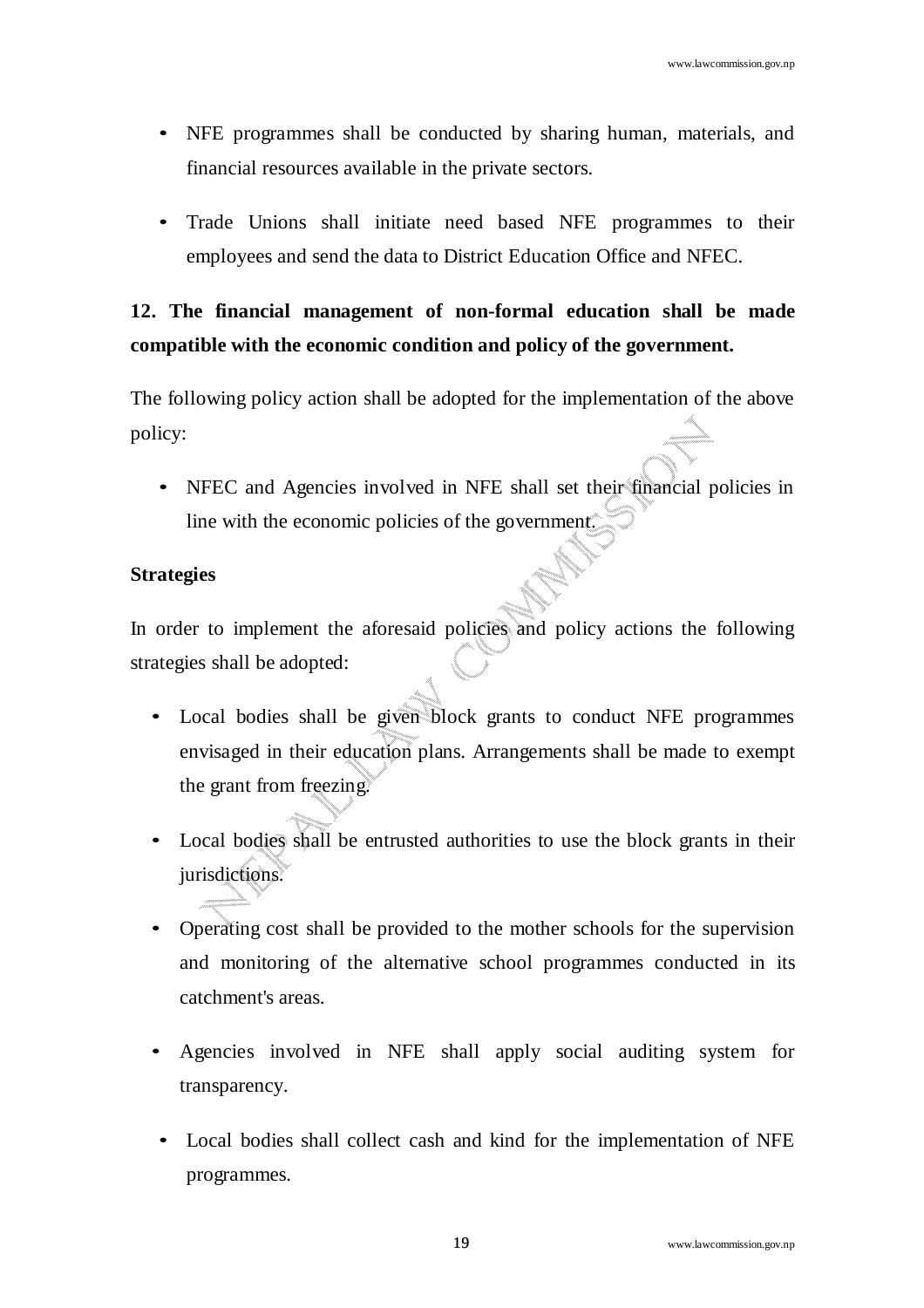- It shall be made mandatory to the employers/industries/factories to conduct need based NFE programmes for their employees on cost sharing basis.
- The policy of paying remuneration to the NFE facilitators shall be as per the terms and conditions made by concerned agencies.
- Matching and partnership funds of the agencies involved in NFE shall be developed and maintained.

**13. Local bodies shall play the regulatory role for the management of nonformal education. Any of the modalities mainly from the following four shall be applied to implement NFE programmes:**<br>
(a) Local body modality<br>
(b) NGO modality<br>
(c) CLC modality<br>
(d) r **be applied to implement NFE programmes:**

- (a) Local body modality
- (b) NGO modality
- (c) CLC modality
- (d) Educational institution modality

- Depending on the locality, needs and situations, any of the models shall be applied to conduct NFE programmes.
- The Local Self-Government Act shall be followed to implement any of the models of the NFE programme.
- Committees and sub-committees mayl be formed as required to implement NFE programmes.
- District Education Office and Regional Education Directorate shall have separate units to oversee and monitor the NFE programmes.
- These units shall oversee and monitor NFE programmes conducted by educational and other institutes and agencies.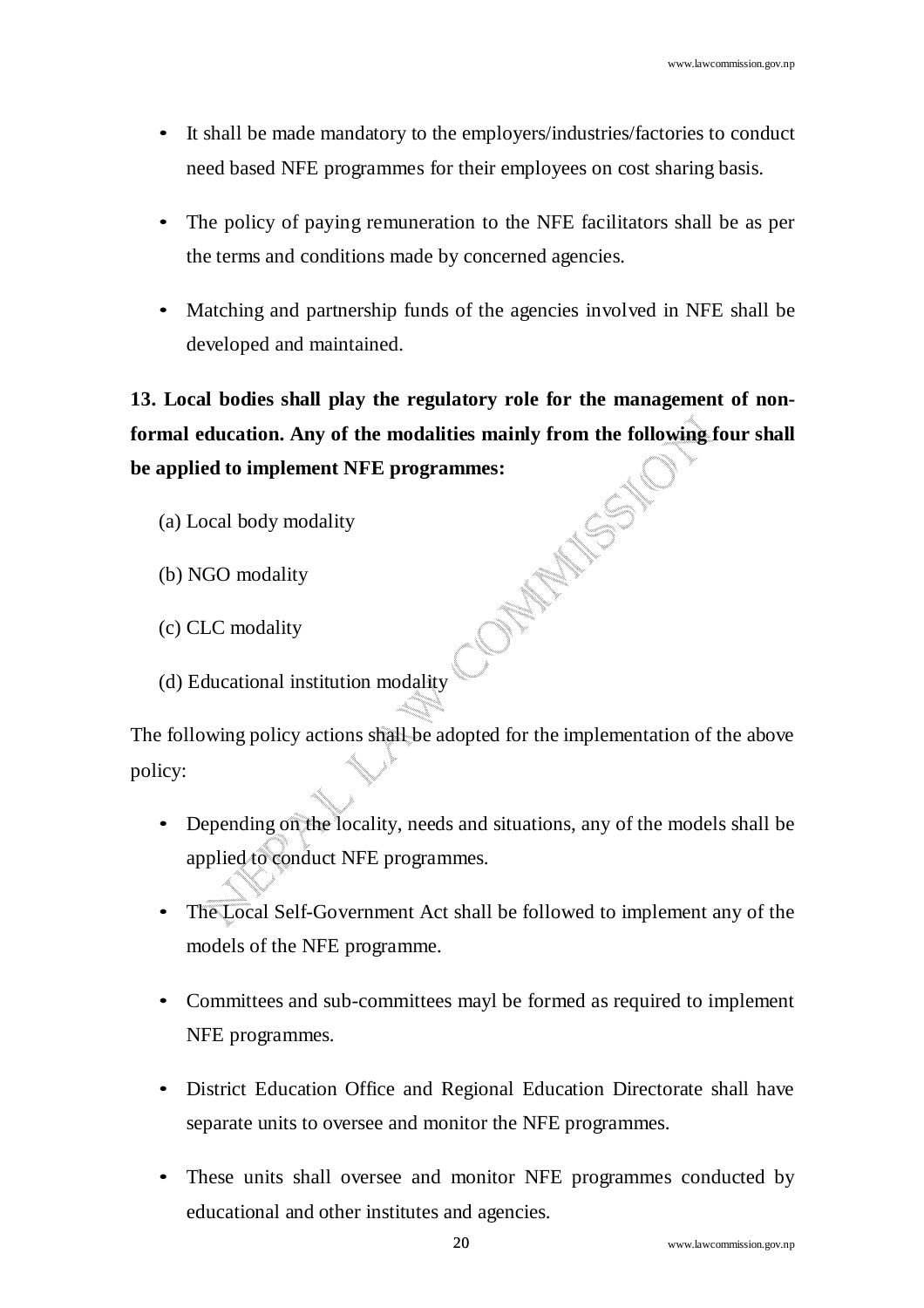In order to implement the aforesaid policies and policy actions, the following strategies shall be adopted:

- Efficient and expert facilitators shall be mobilized to implement each of the NFE models.
- Agencies involved in NFE themselves shall manage, develop and upgrade their human and physical resources.
- Agencies involved in NFE shall mange the mobile NFE facilitators for the nomadic people and seasonal migrants.
- Local bodies shall be encouraged to organize illiteracy eradication campaigns in a competitive way.

**14. NFEC shall coordinate and collaborate with government, nongovernmental, and international organizations to create cooperative environment among the agencies involved in NFE programmes.**

- NFEC shall update and revise NFE policies and strategies.
- The concepts decentralized management shall be adopted to create the environment of coordination and cooperation.
- NFEC shall work as a bridge between NFE Council and the agencies involved in NFE.
- NFEC shall assist NFE Council to ensure equity, equality, and social justice in the operation of NFE programmes.
- NFEC shall promote research and innovations in the field of non-formal education.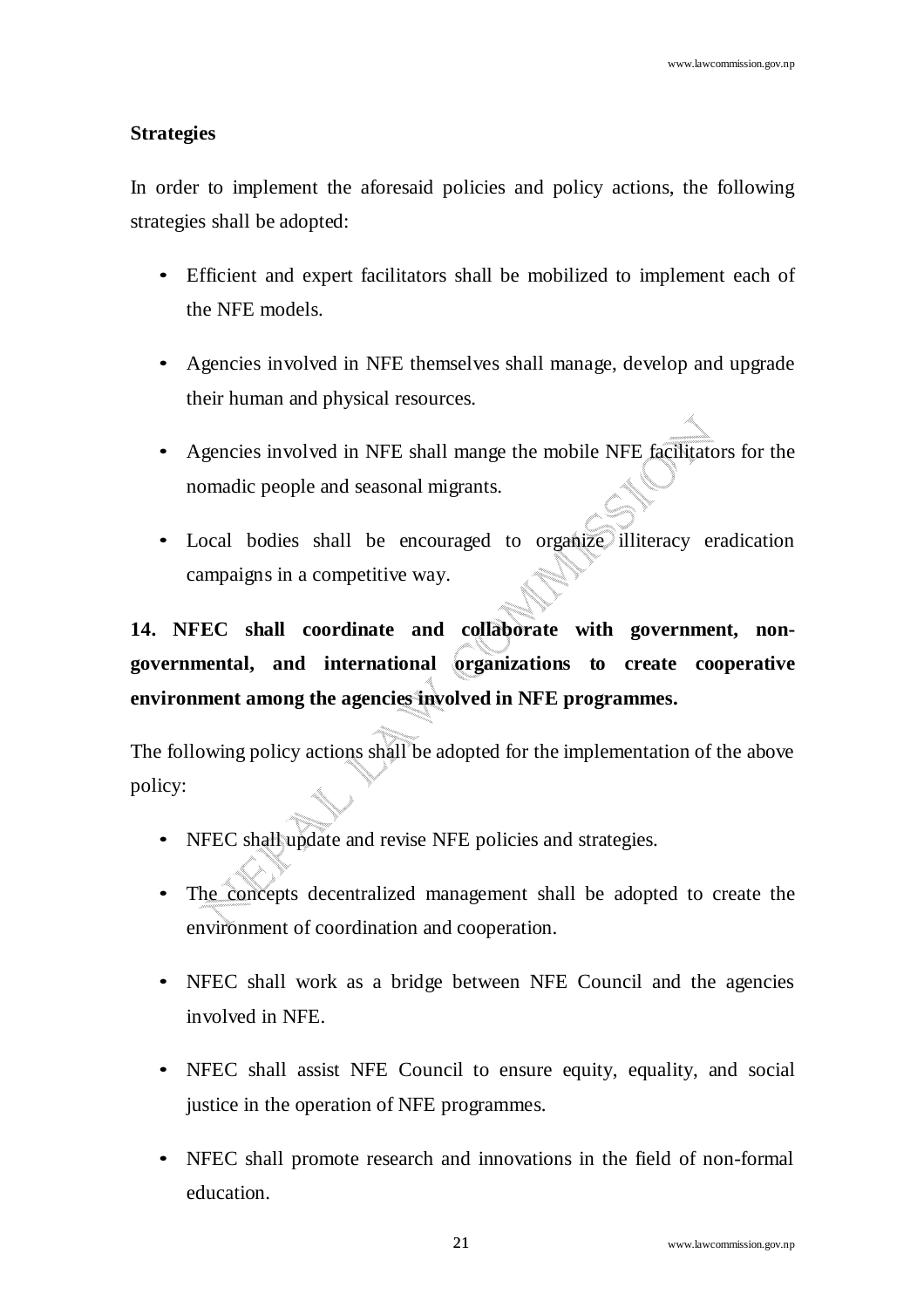- NFEC shall exchange its plans, programmes, and progress reports with different commissions, committees and institutes.
- NFEC shall organize meetings/workshops/interaction sessions to create and update and share innovative ideas on contemporary issues and thoughts with NFE experts, researchers and practitioners.
- NFEC shall develop formats that consist of indicators and indices for the monitoring and evaluation of NFE activities.
- NFEC shall award personnel and institutions working in the area of nonformal education for their outstanding contributions.
- NFEC shall work together with different organizations related to industry and commerce to ensure need based NFE programmes for the employees. It shall also develop necessary codes of conduct.

In order to implement the aforesaid policies and policy actions, the following strategies shall be adopted:

- NFEC shall exchange learning materials with different ministries and agencies involved in NFE.
- NFEC shall monitor NFE programmes.
- NFEC shall carry out the programmes for capacity building of personnel involved in NFE programmes.
- NFEC shall help to update the NFEMIS.
- NFEC shall reward the agencies and institutions for their outstanding performance in non-formal education sector and encourage others to replicate.